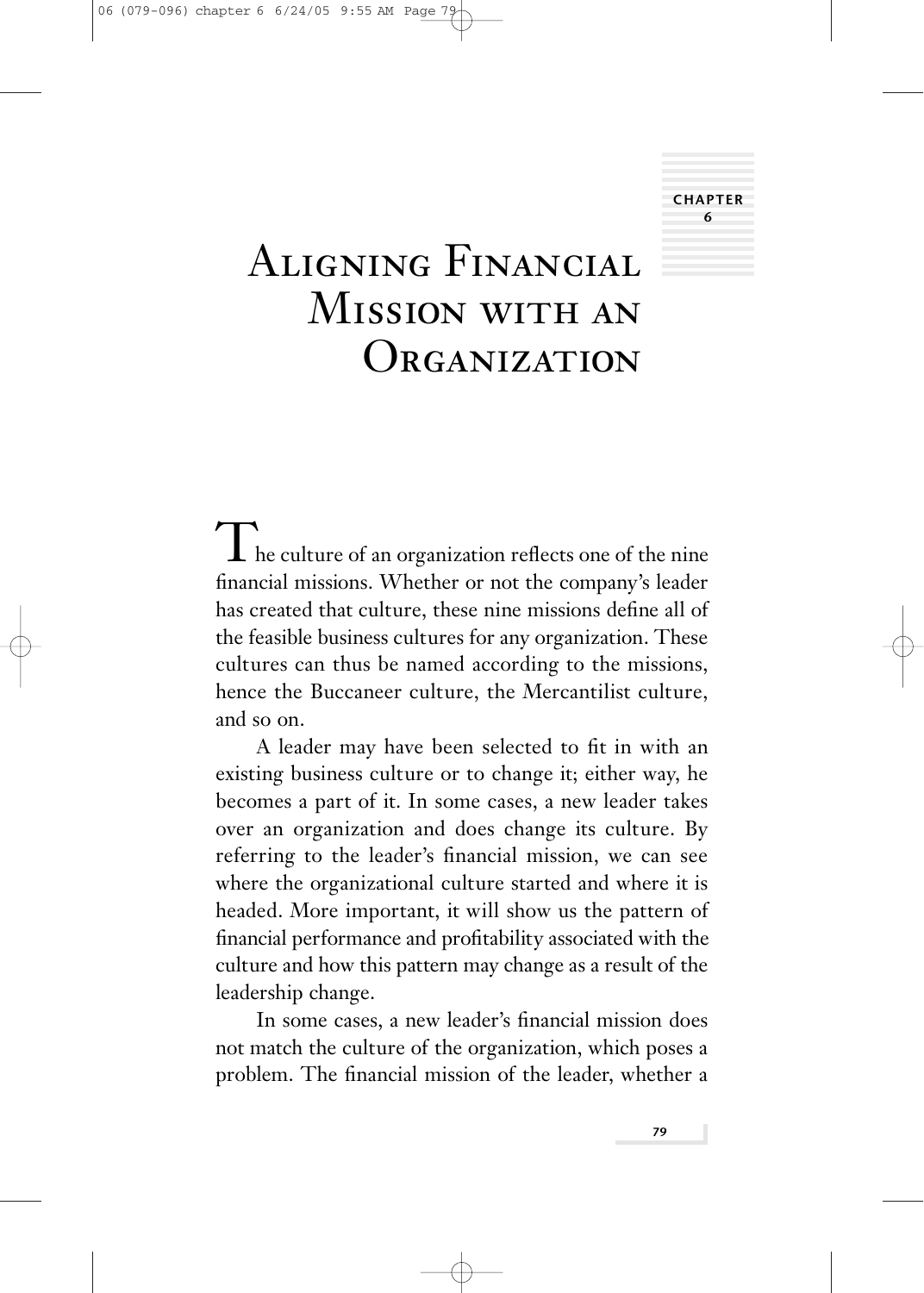CEO or a new manager, needs to be aligned with the culture of the organization. If it is not, there will be conflicts over how to achieve ongoing positive financial performance. Unless resolved, this disparity alone will likely lead to the organization's downfall, in both profit and operational performance.

### **Matched Financial Missions**

#### *Lou Gerstner, the Matched Conglomerator*

An example of what happens when a leader and his organization have the same mission involves Lou Gerstner's tenture at IBM. Gerstner's Conglomerator financial mission comprised a medium value adding and a high propensity for resource utilization. In other words, he had a Deficit financial style.

IBM also had a Conglomerator culture. Its value adding had declined to a medium level as it lost its innovative touch and became a mature organization. Its level of resource utilization was also high. From that viewpoint, the two were well matched.

At IBM, Gerstner was a brilliant turnaround manager, but his lack of value-adding perspective is demonstrated in the loss of the personal computer (PC) market share under his tenure.<sup>1</sup> As a Conglomerator, Gerstner's instinctive approach to growing the company was by acquisition. The Lotus acquisition occurred precisely for this reason.<sup>2</sup> Gerstner implicitly conceded through his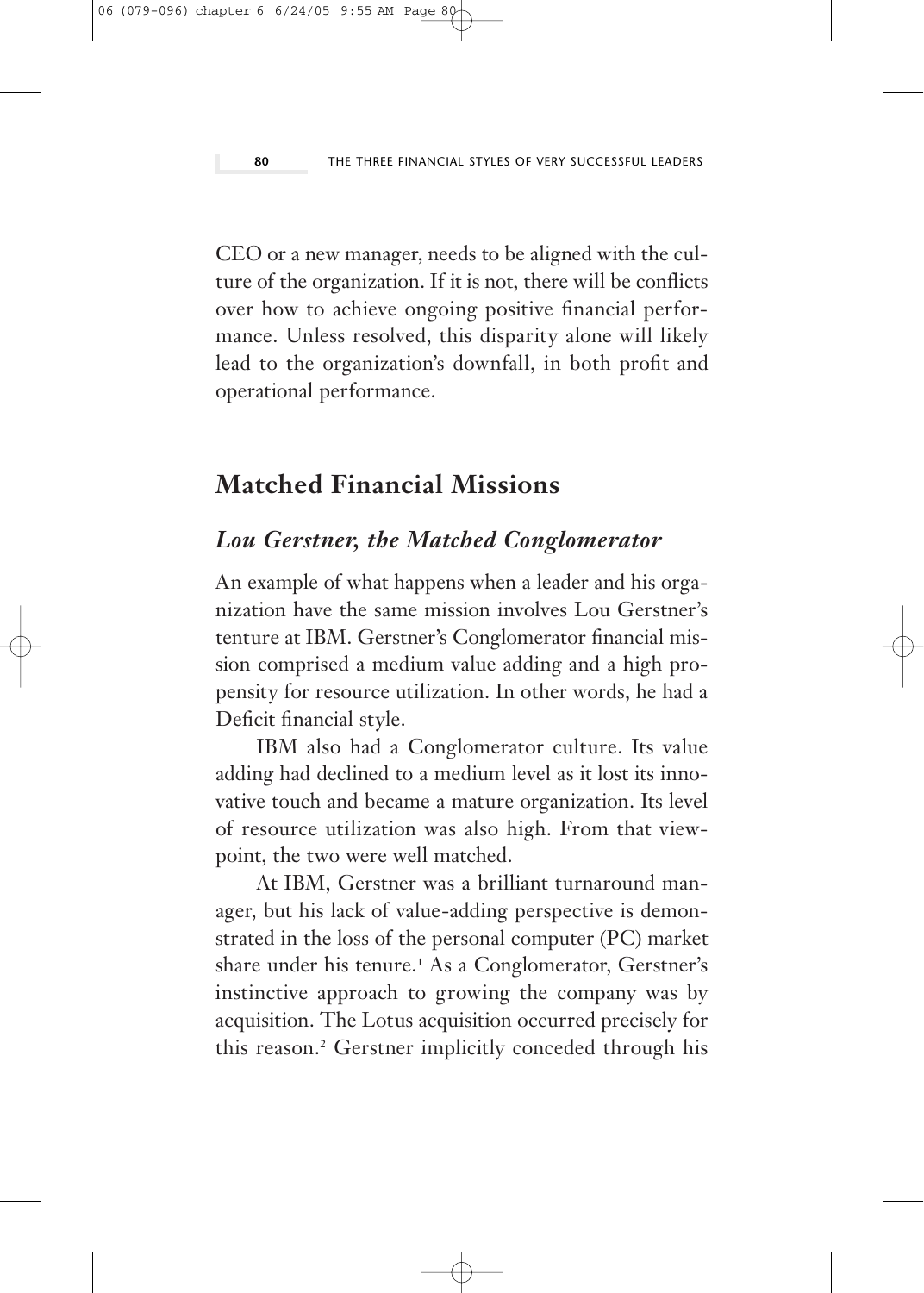own decisions that his financial signature was not going to result in growing IBM internally.

Gross margins declined under Gerstner as he shifted from high–value-added, proprietary hardware to lower gross margin services. These services put IBM at the bottom of the value-adding rankings in the technology industry although, overall, still in the medium valueadding category.

On the other hand, Gerstner was a high-expense CEO. With a background at McKinsey and several large enterprises, he could not have been otherwise. His massive \$25 billion buyback of IBM stock in 1997 reflected an approach that was based on a very high level of resource utilization—his staff cutbacks in IBM notwithstanding. Only expensive acquisitions, notably Lotus, allowed him to grow IBM so that it could keep up, both technologically and financially.

Gerstner was exactly what IBM needed at that particular stage of its company evolution—someone who did not have a high level of value adding. IBM had essentially run out of new products—its mainframes—and was under attack from the new PC market. It had lost its technological edge in the market and was seen as a laggard.

And although Gerstner was high on the resource utilization scale, that too was what IBM needed at that particular juncture. The company had the resources, and Gerstner was prepared to use them to conduct one of the largest stock buybacks ever.

Gerstner was successful because IBM's Conglomerator culture and Gerstner's own Conglomerator financial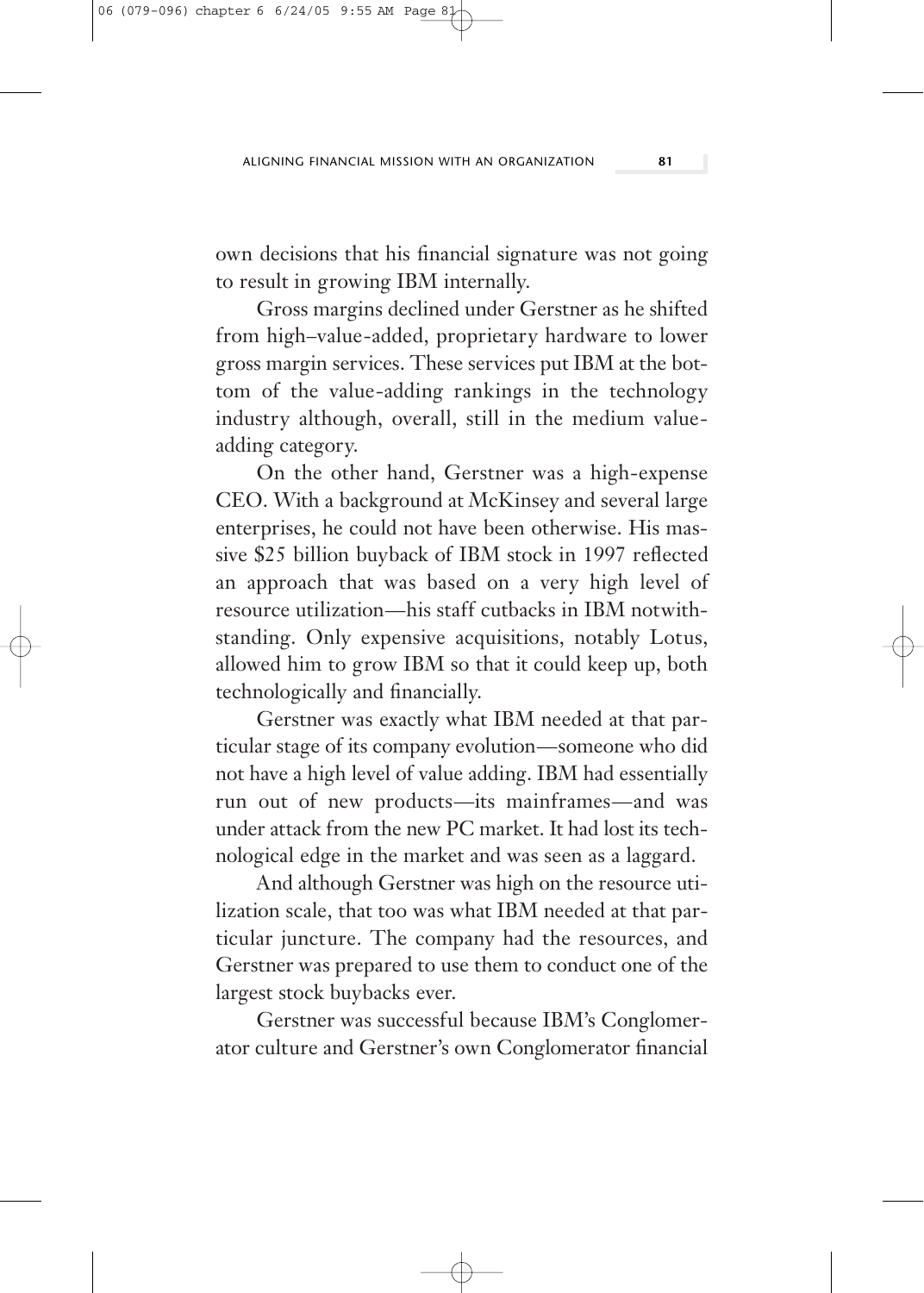signature fit together perfectly. At this particular stage of the company's evolution, it needed a Conglomerator.

Gerstner's case demonstrates that a leader can have a Deficit style and still succeed. In this case, however, the positive effect is short-term. A Deficit type, or indeed a Gerstner, would not be a good fit as a longer-term leader. A Deficit leader is useful for helping a company through a transition but is not a good long-term choice as a leader because of the losses in market value—if not profitability—that accompany such leadership styles over time.

While Lou Gerstner was the perfect choice for IBM, John Sculley's Venture Capitalist financial style was a bad fit at Apple.

#### **Mismatched Financial Missions**

#### *John Sculley, the Mismatched Venture Capitalist*

At PepsiCo, John Sculley was the highly successful vice president of marketing. His record there indicates that he had a low level of value adding and a propensity for high resource utilization—a Mercantilist. Thus, Sculley had a Deficit financial style.

Coming from PepsiCo, a low-innovation company, where he had served for many years, to Apple, a highinnovation company, Sculley knew that he had to reinvent himself. Apple also had a Venture Capitalist culture, so he remade himself into a Venture Capitalist. He became a visionary. In so doing, Sculley emulated his visionary boss,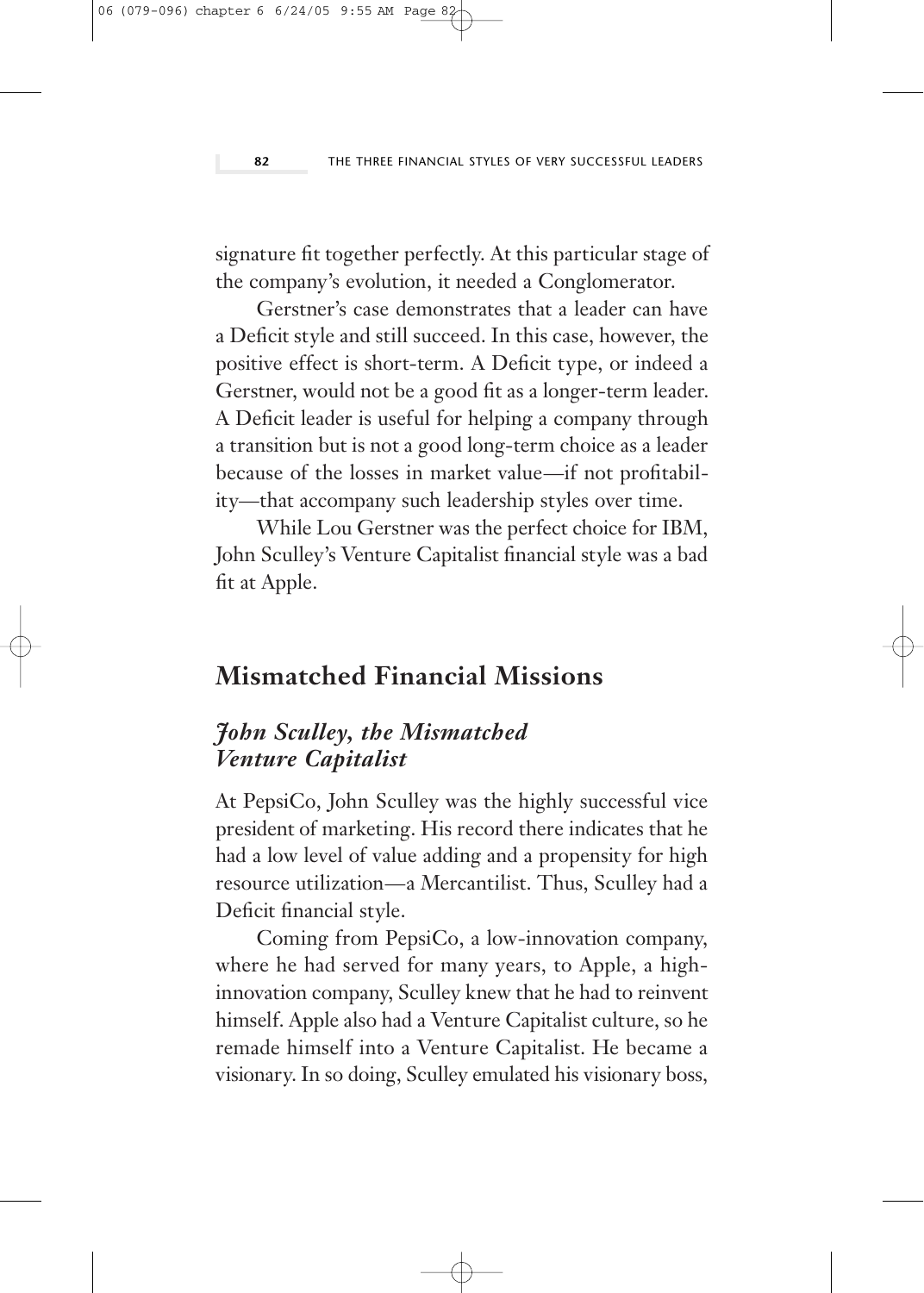Steve Jobs. The problem was that he needed to be different from Jobs, not the same, and he unfortunately didn't realize that.

As competitive threats mounted, Apple needed a different type of financial mission and a different kind of leader. The time for a Venture Capitalist had passed, and Sculley was never going to be better for Apple than Jobs. Apple needed a Buccaneer or a Profiteer, and Sculley was neither.

Sculley failed in his transition to a Venture Capitalist financial mission. His Mercantilist instincts took the company down-market with a lack of value added. The board recognized this and ultimately forced him to resign.

# **Matched and Mismatched Financial Missions**

#### *Al Dunlap, the Deceived Discounter*

Al Dunlap of Sunbeam infamy was a Discounter—low value adding and low resource utilization.

Sunbeam had a Trader culture—low value adding and medium resource utilization. The company needed a leader with a medium value-adding propensity and medium level of resource utilization—a Consolidator. A Profiteer, with medium resource utilization and high value adding, would also have worked. What Sunbeam got, however, was a Discounter, someone used to dressing up companies for a profitable sale. The result was dissatisfaction all around.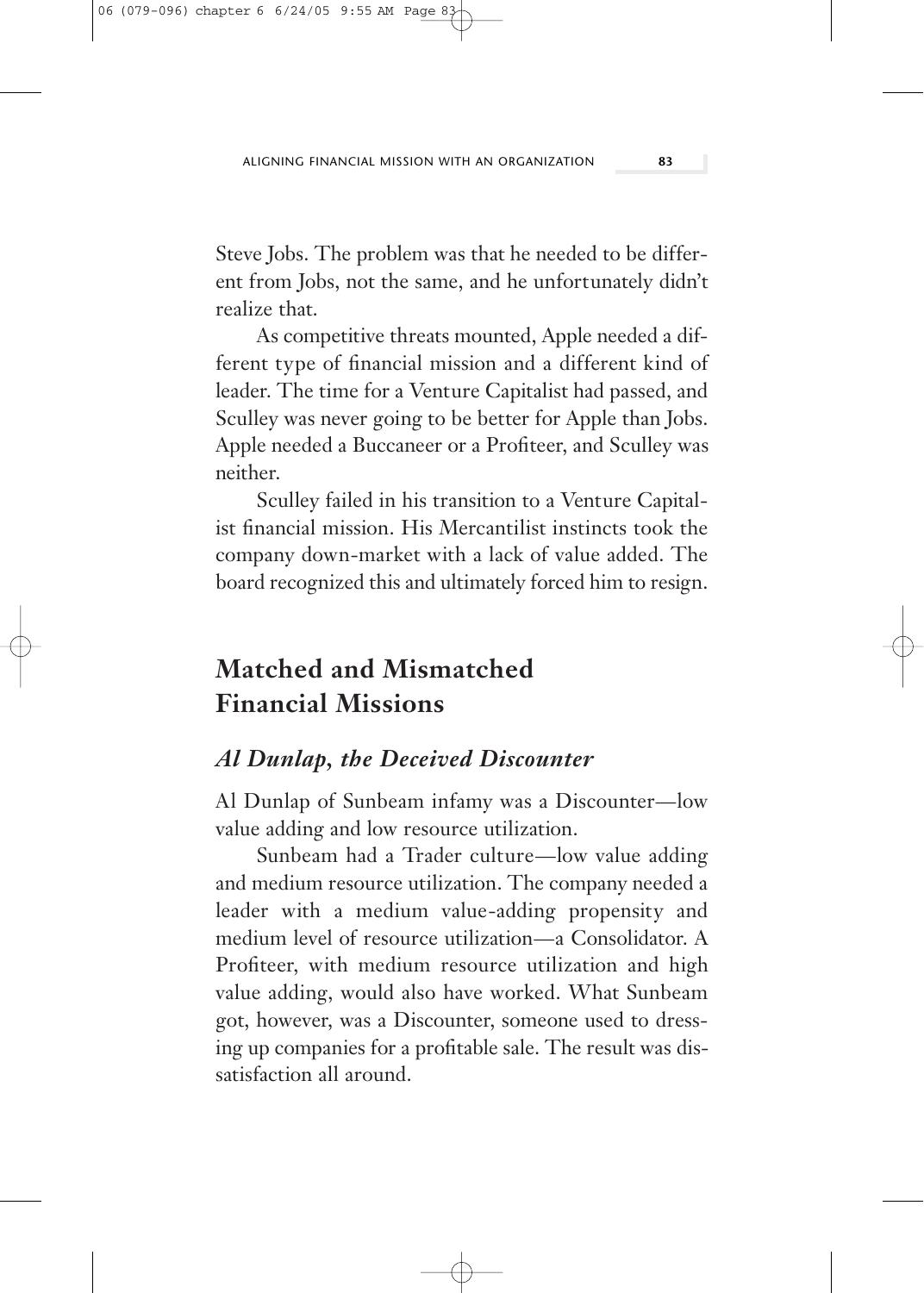Dunlap's investor backers really wanted someone with a Buccaneer financial signature. They wanted fast growth in the short term. But Dunlap's irrepressible urge to cut savagely would not make such growth possible. And the high–value-adding nature of a Buccaneer would have been inconsistent with Sunbeam's low value-adding culture.

The board and private investors in Sunbeam were sophisticated market players and investors, yet they still failed to make a good choice in Dunlap. Despite their knowledge, they failed to understand the need for congruent financial missions between the organization and the leader.

# **How Market Evolution Affects Financial Mission Requirements**

The financial signature requirements of an organization differ depending on the stage of the market in which it operates.

If the market is early stage, for example, the enterprise needs a high level of value adding to succeed and, to achieve earnings early on, a low level of resource utilization—in other words, it needs a Buccaneer. Frequently, however, this type of organization will recruit a leader who has a Venture Capitalist or Consolidator financial mission, the latter frequently possessed by someone from an established company in a mature industry. Or it may hire a leader with a Mercantilist financial signature. This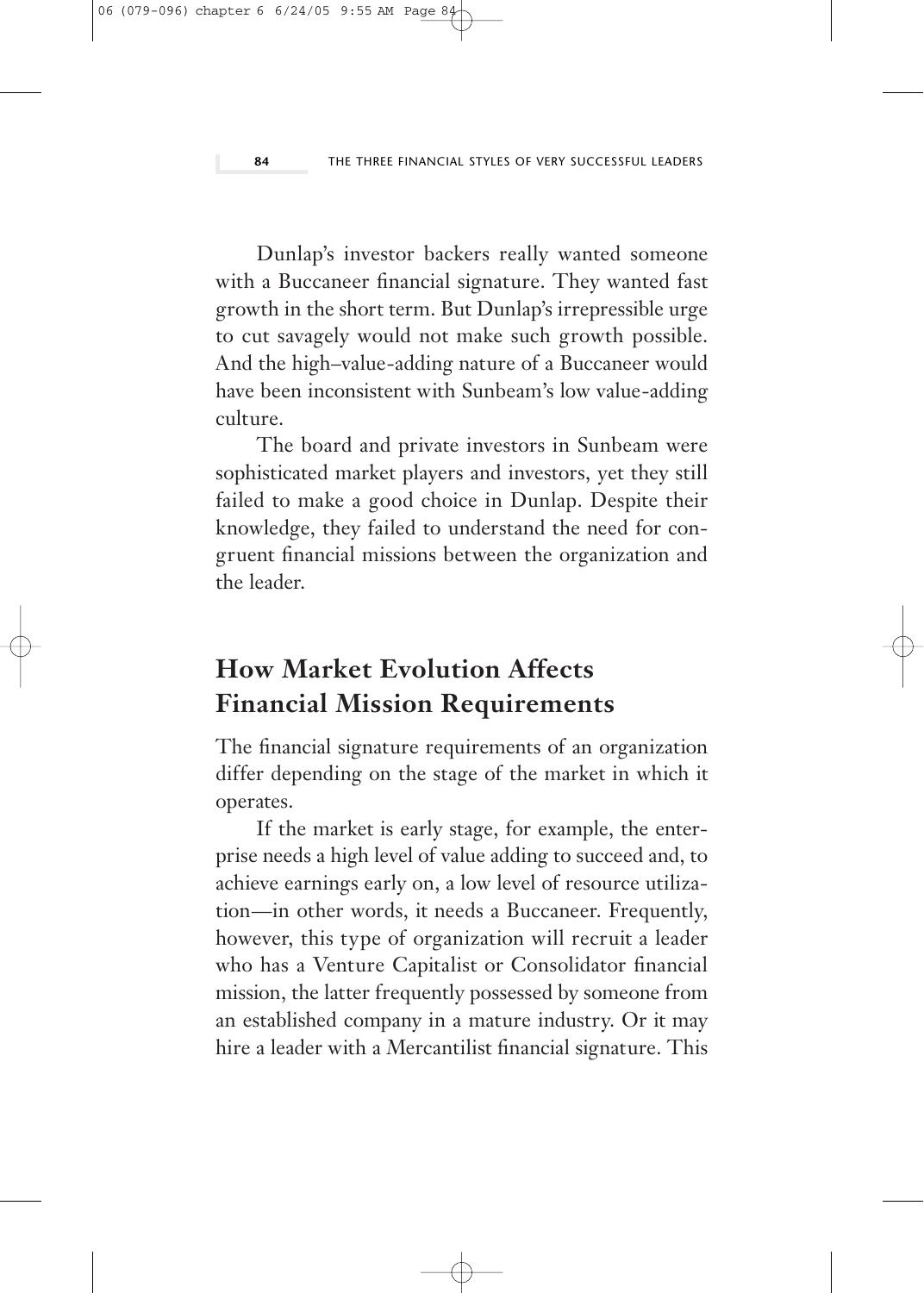often happens in early-stage enterprises backed by Venture Capitalists who decide that they need a very experienced executive and recruit a leader who has spent most of her working life in a large company. All too often, this strategy will result in failure for the organization—and the investors.

As the market consolidates, organizational requirements shift. With competitors appearing, the company needs a high or medium level of value adding and a medium to low level of resource utilization—a Profiteer or an Arbitrageur. Unfortunately, the organization usually hires a leader with a Conglomerator or Trader financial signature, resulting in poor financial performance.

Finally, as the market matures, an enterprise requires a leader with a medium level of value adding and a low level of resource utilization—an Arbitrageur. Again, the organization often hires a leader with a Trader or Discounter financial signature, which leads to poor or failing outcomes.

As an example of this scenario, let's take a look at George Shaheen, the able but controversial leader of an outstanding firm, Andersen Consulting. Shaheen was instrumental in precipitating the breakup of Arthur Andersen into two enterprises, but he left in 1999 to become the CEO of Webvan, the start-up online grocery company. Less than two years later, Shaheen resigned, and Webvan later went into liquidation.

Shaheen was an example of an Old Economy leader who went into a New Economy company. As the erstwhile leader of a major company, his background, expe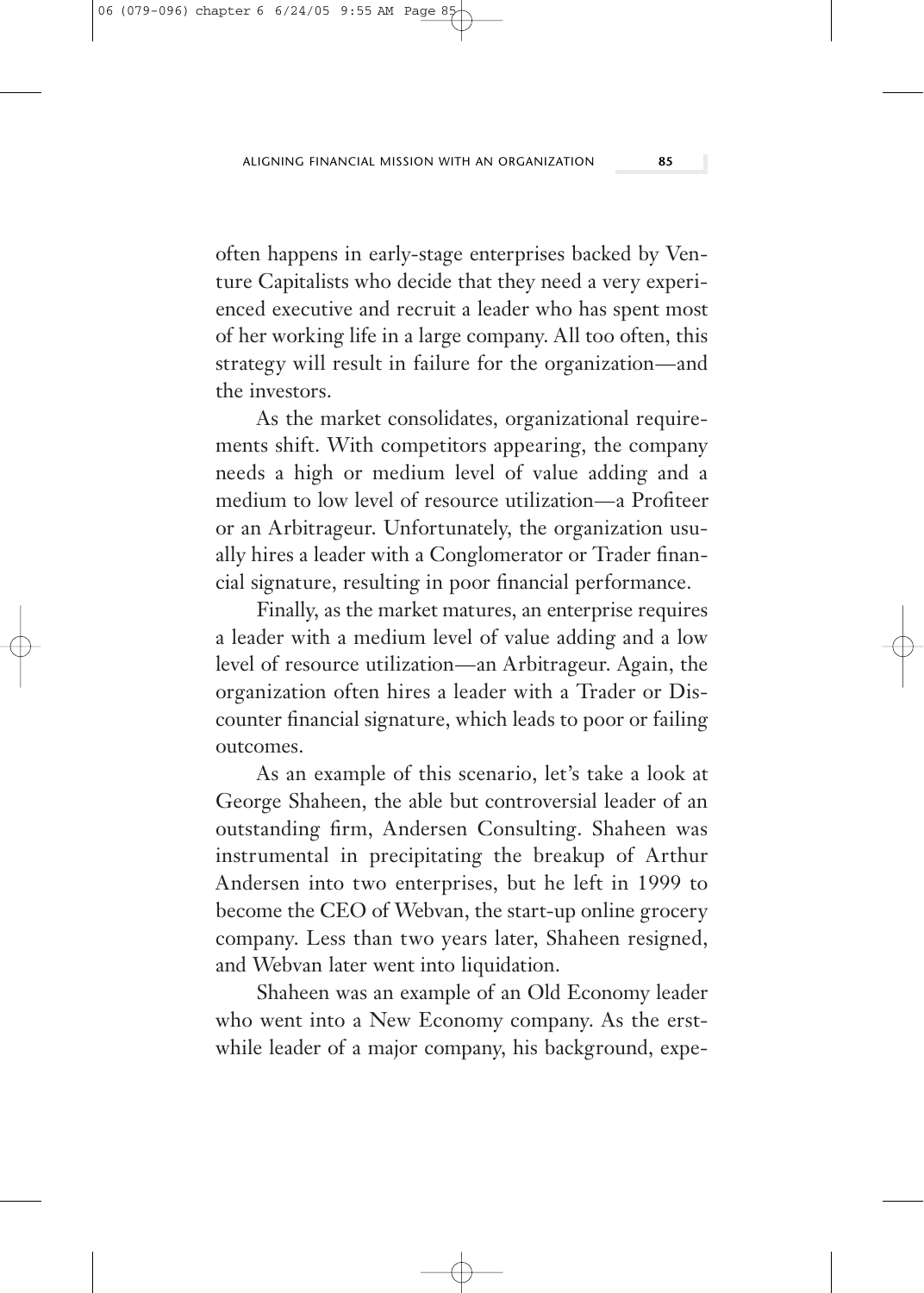rience, and comfort levels were with enterprises that operated in mature industries. His financial signature was a medium level of value adding, and he had a medium level of resource utilization—a classic Consolidator financial mission.

But this was not the financial mission that Webvan required. It needed a Buccaneer or, at worst, a Venture Capitalist. Shaheen was neither, and his financial signature was clearly unsuited to Webvan. Of course, Webvan hired Shaheen for his name and contacts, not his financial style, and it paid the ultimate price.

The dot-com era saw several similar cases, such as Joseph Galli of Black & Decker, who moved to Amazon; Heidi Miller, the former CFO of Citigroup, who left for Priceline; and Bill Maloy of AT&T, who went to Peapod. All three later left these enterprises under similar circumstances to Shaheen's departure from Webvan. These Old Economy leaders tended to have the same Consolidator financial mission, a bad fit for the New Economy start-ups that required a Buccaneer or Profiteer financial mission.

The selection committee of an enterprise often has a hard time deciding on any leader, let alone a leader whose selection would be dependent on the stage of market evolution. Furthermore, getting a consensus on what the company's stage of evolution is can also be difficult. But if the organization does not make either of these decisions, it risks hiring a leader whose financial signature is simply going to harm it through lack of alignment and an inappropriate financial style.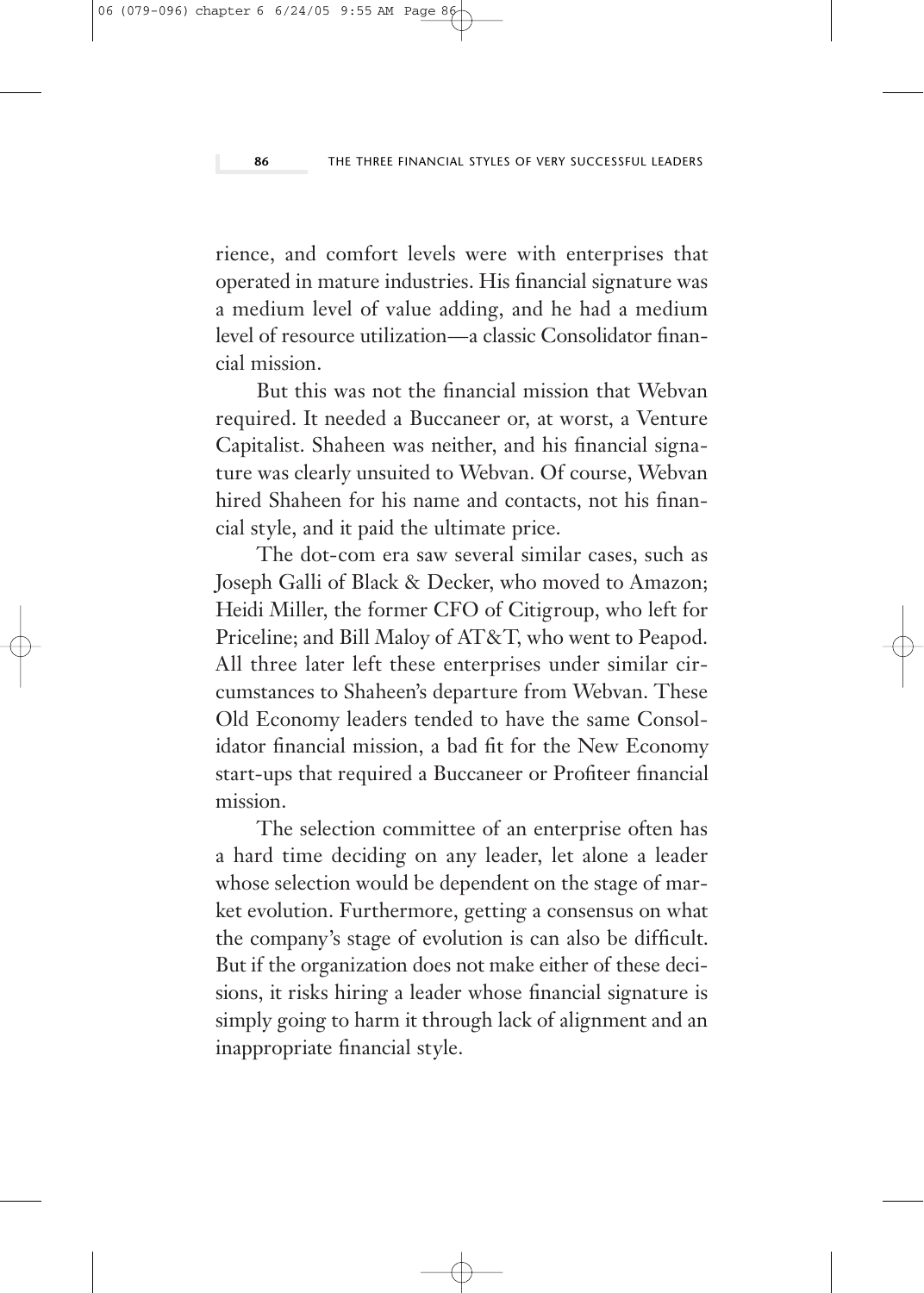# **How Product Evolution Affects Financial Mission Requirements**

Just as with a company, a product requires leaders with different financial signatures and missions as it matures.

In the early stages of product development, an organization requires a leader with a high propensity for value adding. While expenses need to be relatively high to undertake this development, it cannot be so high as to imperil company survival. Yet, all too often, the company hires a leader with a Venture Capitalist financial mission—with potentially adverse consequences.

Once the product is developed, the organization's needs change. The company now requires a leader who focuses less on value adding and more on reducing expenses—an Arbitrageur financial mission. Yet it often gets one with a Trader or Conglomerator financial mission, which leads to major problems.

As the product reaches maturity, the enterprise needs a leader with an Arbitrageur financial style. All too often, at this stage, its board recruits a leader with a Discounter financial mission, believing that this is the only way it can get out of the box it finds itself in.

How financial signature interacts with product evolution is not always quite as simple in real life as it is on paper. Let's take Case 7, the CEO of an early-stage technology company.

Case 7 had started a company based on technology he had licensed from another venture. The good news was that his start-up expenses were not very high, as he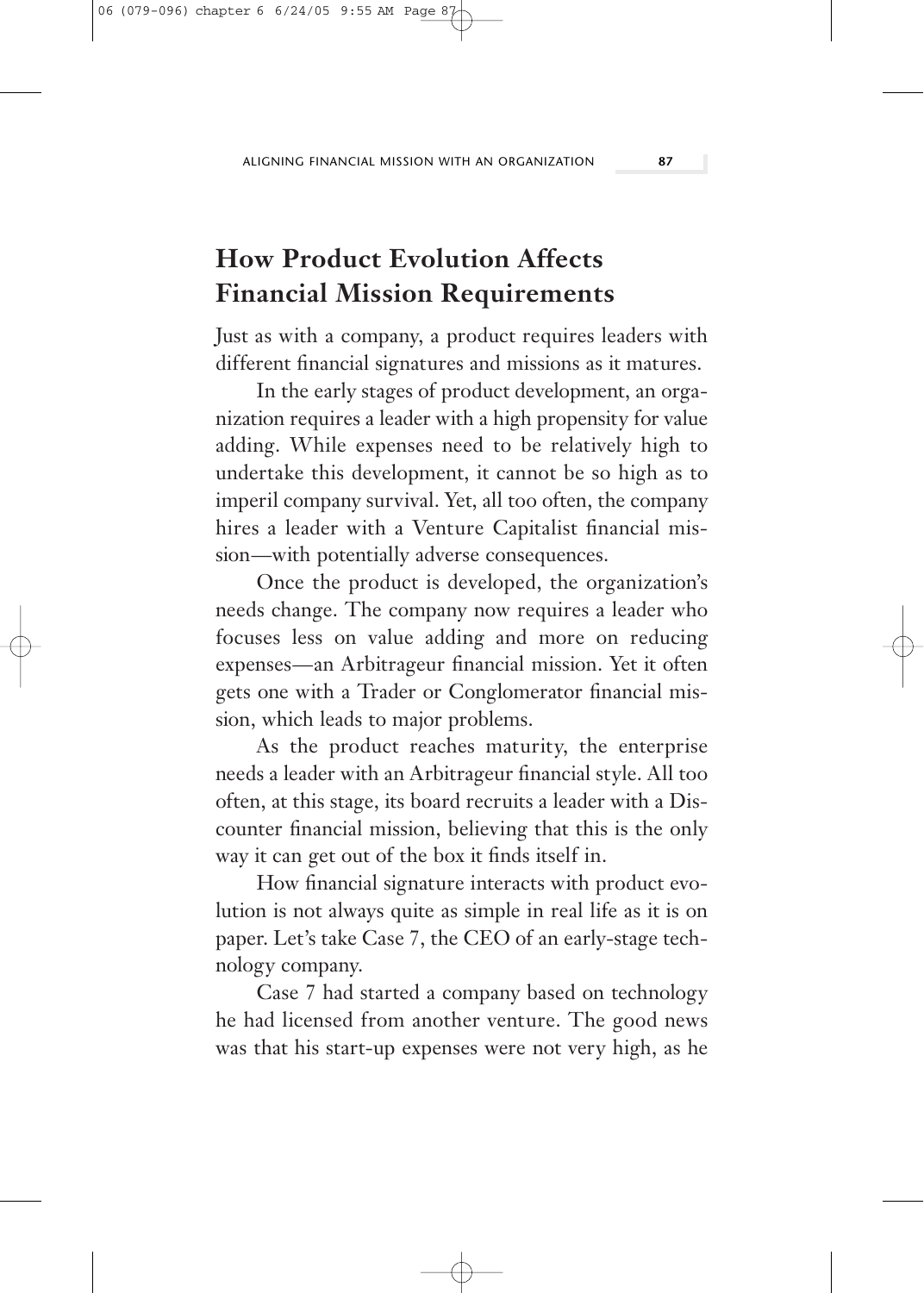had not had to develop the technology himself. He merely had to refine and extend it to the particular application he had in mind.

Case 7 was an Arbitrageur—medium value adding and low resource utilization. As such, his financial mission was intrinsically profitable. Consequently, his company evaded the large losses that typically characterize an early-stage company with an early-stage product. The money he raised was more than enough to keep the company going.

But the company never made large inroads into the market. Its product had a place, but its level of value added was not enough to make it attractive to many buyers. Competitors crept in with similar offerings licensed from the same company that had developed the technology in the first place. And Case 7's intrinsically profitable financial mission was simply not providing enough value to result in a very attractive product.

Contrast Case 7 with Case 8, the CEO of another technology company. Case 8 started his company and developed his product from scratch. But Case 8 was a Buccaneer—high value adding and low resource utilization. Although it was a difficult task, he found a way to make profits even though his product was at an early stage.

Case 8 acquired another company that was public and put the product into the existing vehicle. He quickly made profits. He had a propensity for very low resource utilization, which led to low expenses in his company. Against all of the odds, he made money with a start-up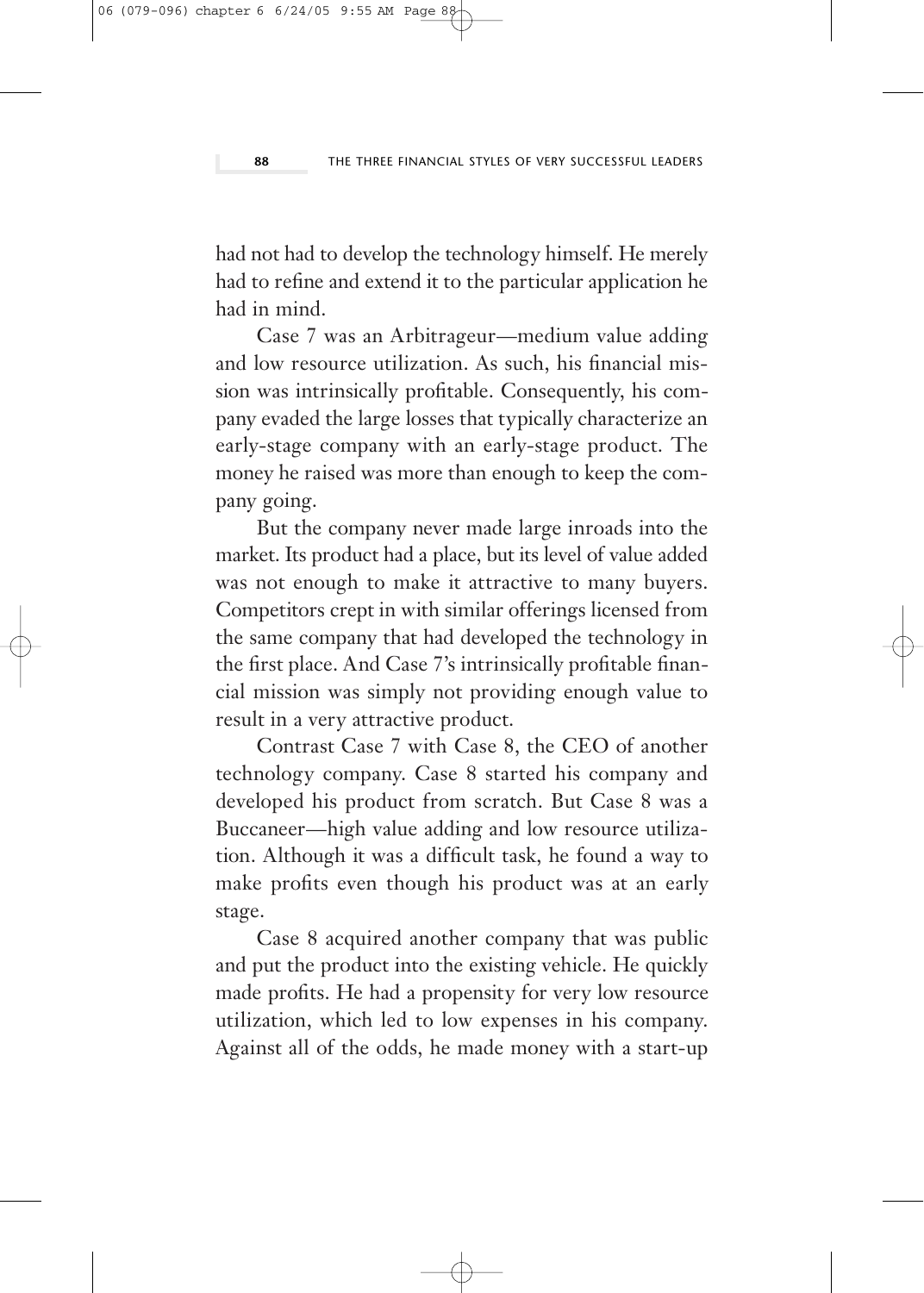product. The Buccaneer financial mission worked in his favor.

Case 7 and Case 8 show us that early-stage enterprises can be viable and even successful as long as they have a leader with the correct and intrinsically profitable financial mission. Case 7's company was viable but not attractive. As an Arbitrageur, he simply did not deliver enough value to thrive, although he delivered enough to survive. Case 8, though, was different. His Buccaneer financial mission led to the potentially outsized earnings that characterize this financial mission, even though his product was at an early stage.

In most cases, unfortunately, enterprises hire leaders with financial signatures and missions that lead to early failure or, at best, poor performance. Most organizations chalk this up to the intrinsic difficulties of starting or growing a new enterprise or getting a new product to market. They are partially right.

Few realize, however, that there is another way: recruit a leader with a Surplus financial style. The process may still be tough, but this sort of leader will dramatically increase the odds of survival and success.

# **Enterprise Evolution and Financial Mission**

As an enterprise undergoes its standard life cycle, it needs leaders with different types of financial missions. Mostly, it will need Surplus styles. On occasion, it could also use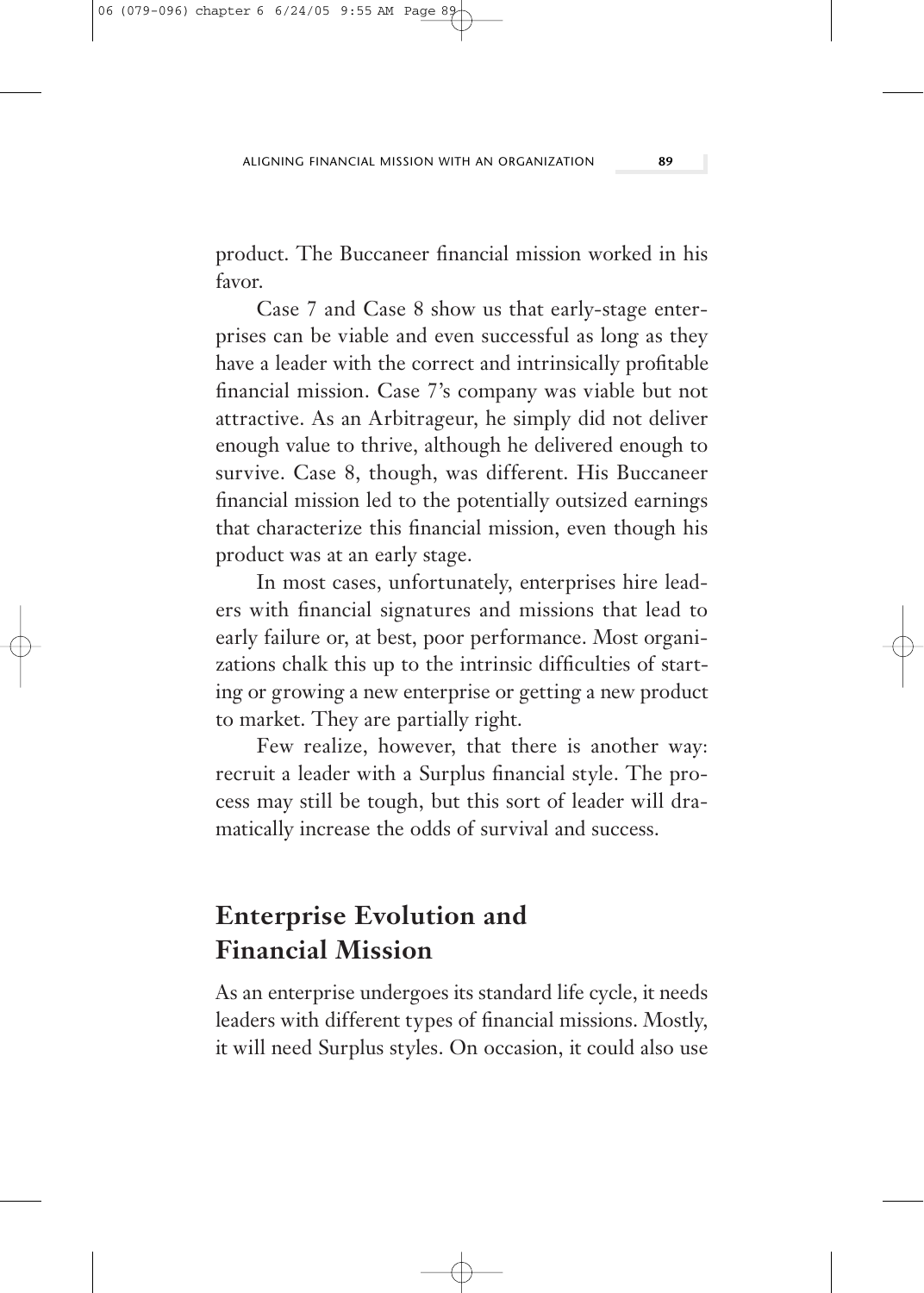leaders with a Deficit style to meet particular internal or external circumstances—but only for relatively short periods.

Because there are only three Surplus styles, there are few choices. At the early stages of an enterprise, a Buccaneer is clearly the best choice. As the enterprise hits its stride, more issues will surface, usually making the Profiteer a smart choice. At the later stages, the Arbitrageur is the best option for most enterprises, as she is able to wring out every last ounce of value even when the going is tough.

The required financial missions are set out in Figure 6.1. To be successful, the financial mission needs to be above the line. But in particular circumstances, the financial missions below the line could also be useful to the enterprise—provided that it realizes the limitations of such leaders. When an enterprise does not understand how enterprise evolution intersects with financial mission, it will often hire leaders with Deficit styles at the points we have indicated in the diagram.

As a company evolves, it makes typical mistakes in selecting its leaders. In the earlier stage of growth or at rebirth, it tends to recruit leaders with a Venture Capitalist financial mission. In the short term, this may be a good decision, just to get things going. But if it sticks with such a leader, it will experience problems of enterprise sustainability.

Jean Marie Messier of Vivendi had a Venture Capitalist financial signature, one unsuited to an ex-utility. Vivendi should have quickly fired Messier and put in a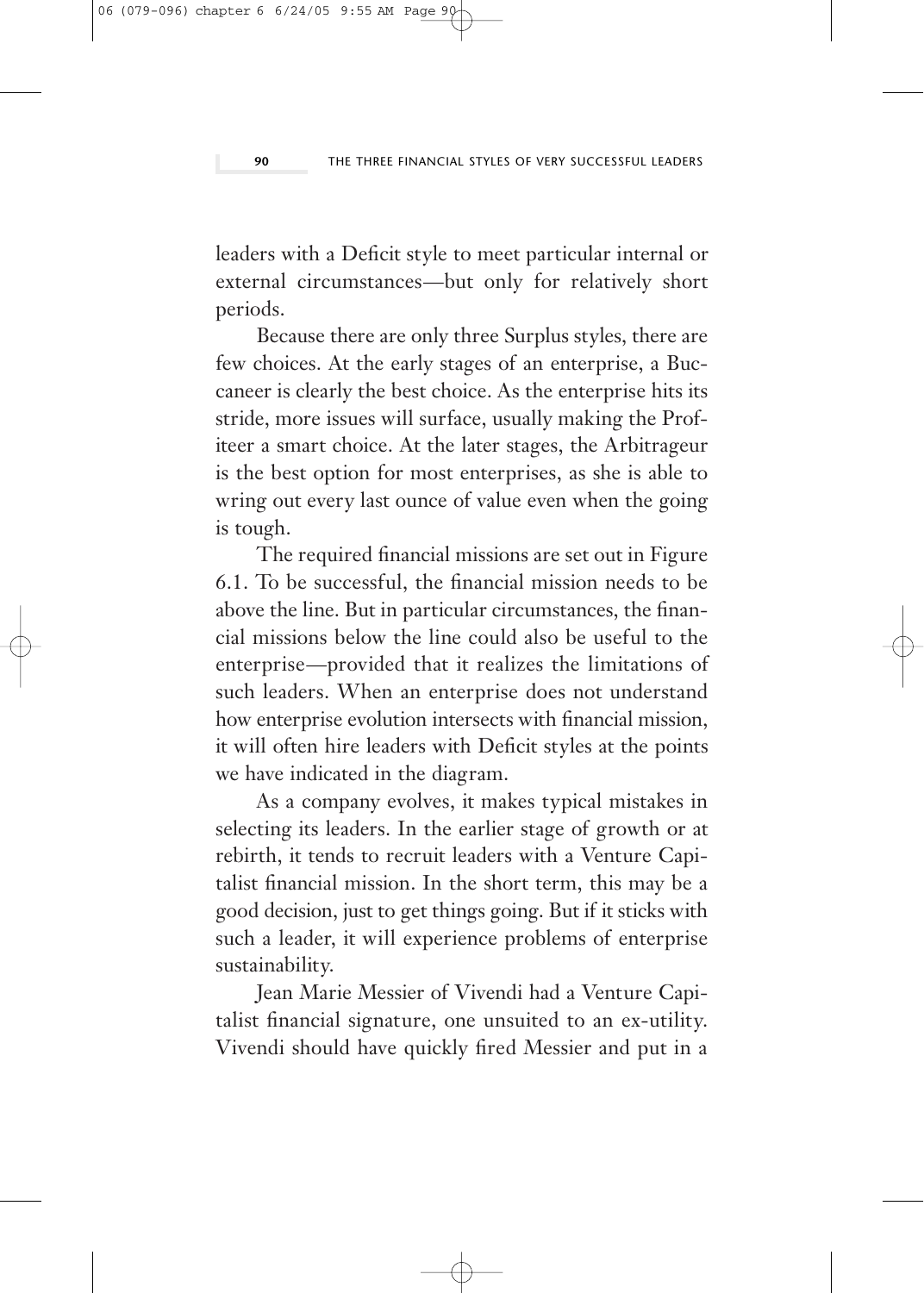

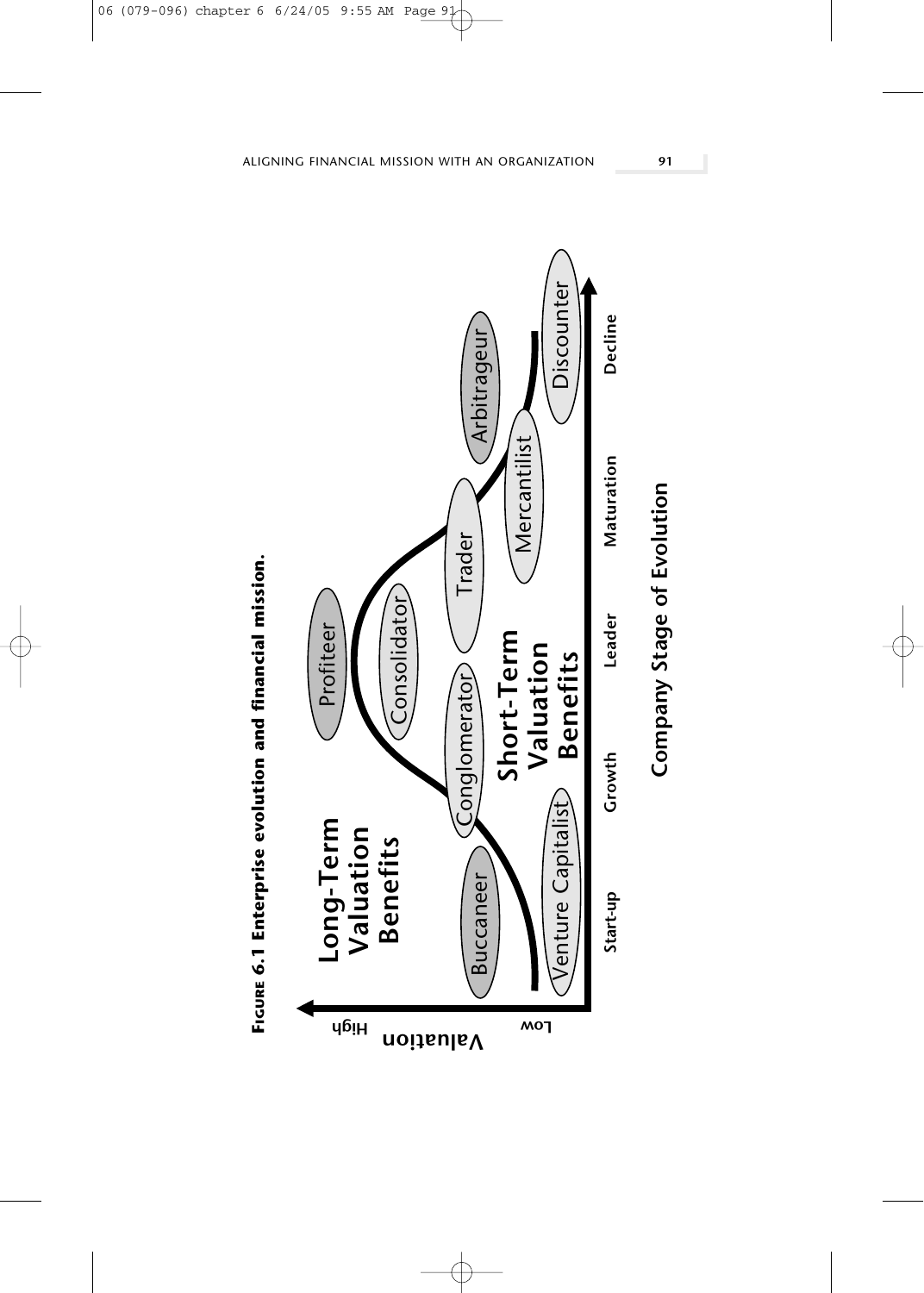Buccaneer or Profiteer. Gerald Levin of Time Warner also had a Venture Capitalist financial signature—hence, the disastrous merger with America Online. Time Warner should have recruited a Buccaneer or Profiteer.

As a company progresses through the various stages of evolution, similar choices emerge. An enterprise will often shy away from the three good choices and move to the likely failing ones. These range from the Venture Capitalist, Consolidator, and Discounter, who at least have a minimal chance of success over the longer term, to the even worse ones of Trader, Conglomerator, and Mercantilist, who basically have no chance of success in the long term, at least without some form of intervention.

# **Organizational Conflict with the Financial Signature**

In the long term, an organization should only recruit leaders who possess a Surplus financial style—the Buccaneer, the Profiteer, and the Arbitrageur. A leader with any other financial style is simply going to do it no good and probably a lot of harm—over the long term. While a leader may appear to be great in many ways, unless the recruiting organization can be absolutely sure of the leader's profit-making potential, it should first assess his financial signature.

The one exception is that a board may recruit a leader with a Deficit financial mission to achieve certain shortterm purposes. But the enterprise needs to know exactly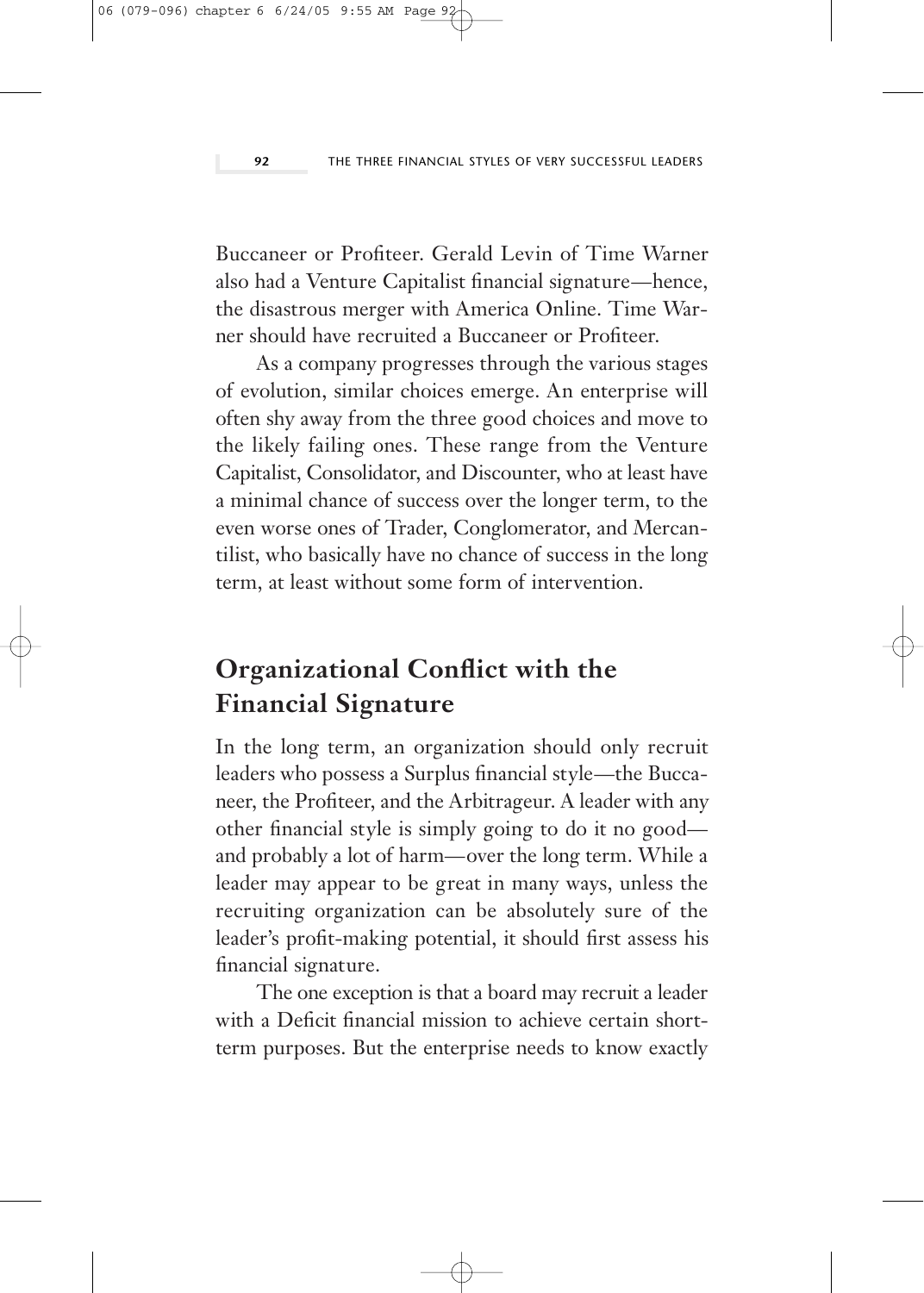what it is doing to avoid potential short-term losses, not to mention a declining long-term financial performance.

Making and sustaining profits in an unforgiving and competitive marketplace is difficult. The theory of financial signature adds another set of constraints. If a leader has a Deficit style, he faces an additional hurdle—fighting the very persona and internal drives that propelled him into a leadership position in the first place. How easy is it for anyone to fight what made him successful?

There is a way out of this dilemma. The enterprise needs to support the leader in ways that will help him transition to a financial mission with a better chance for success. We will discuss how to do this in Chapter 9.

# **Alignment of Culture and Financial Mission**

For emerging leaders and those in midlevel positions, this chapter has a number of important consequences:

- Alignment between a leader's personal financial mission and the culture of the organization is critical. If it does not exist, the leader is likely to have a tough time, no matter how talented she is.
- Success in an organization over the long term is also dependent on the leader's having a Surplus style.
- If a leader does not have a Surplus style, he should learn how to acquire one.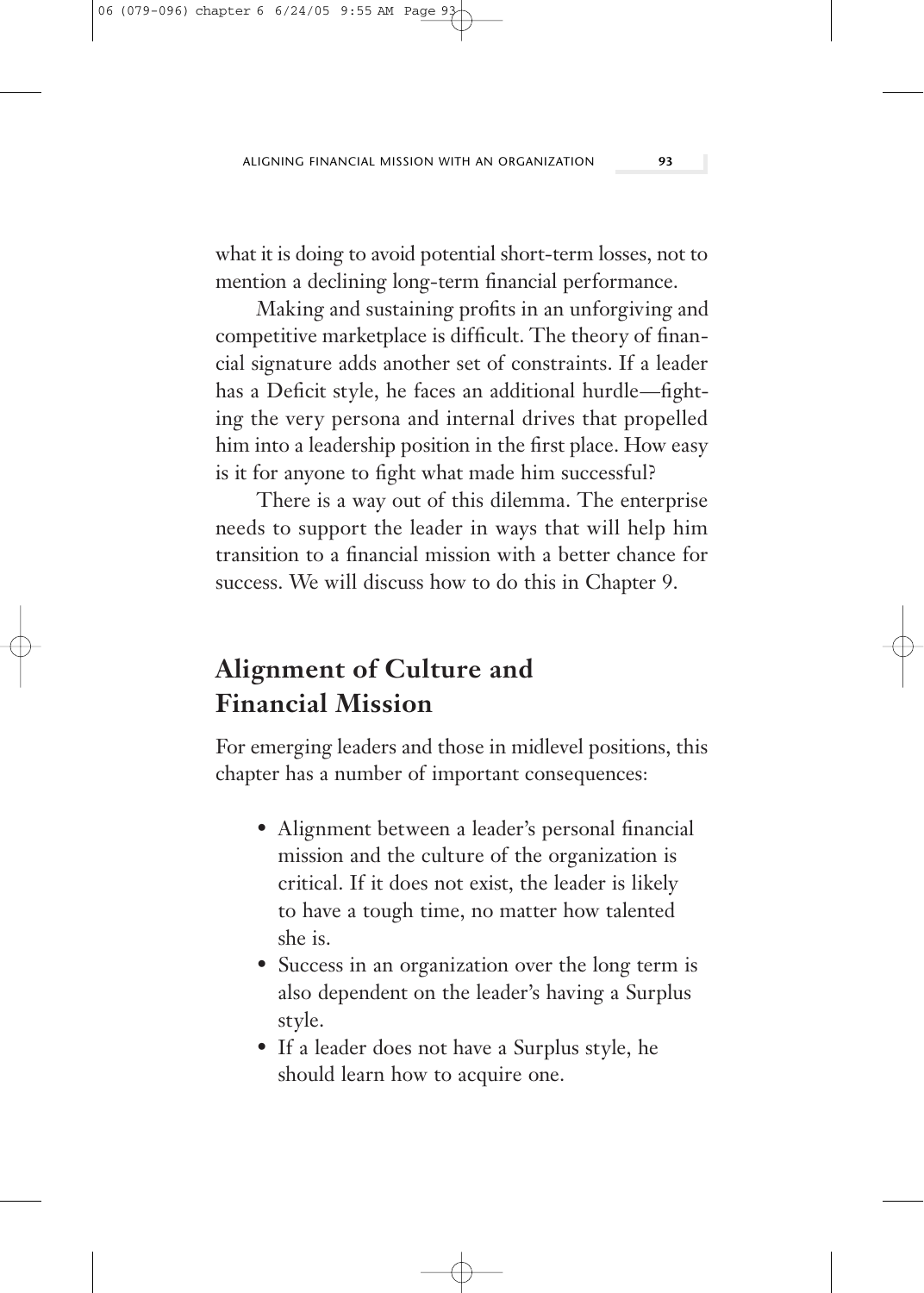• A leader with a Deficit style in an organization with a Deficit culture, or a leader with a Puzzler style in a Puzzler culture, despite their aligned styles, will not achieve much. The organization will likely fail or underperform because of the combination of financial style and culture.

In sum, alignment of missions may be key, but the culture also has to be correct.

#### **Notes**

- 1 D. Garr, *IBM Redux: Lou Gerstner and the Business Turnaround of the Decade*, New York: HarperCollins, 1999, 305.
- 2 Ibid., 218.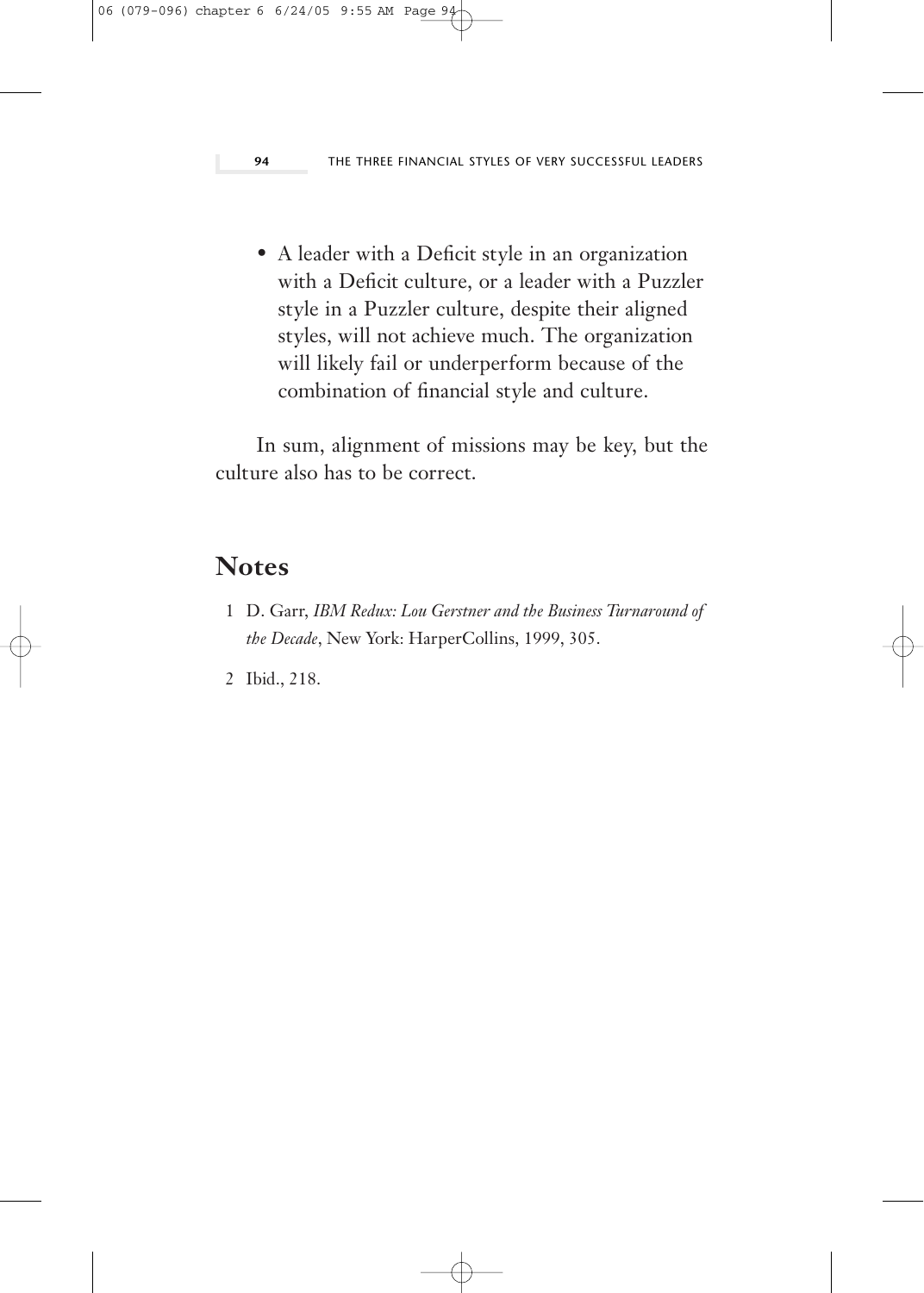### **Aligning Financial Mission with the Organization**

This chapter demonstrated that:

- ◗ For a leader to succeed, his or her financial signature must be congruent with the organization's culture.
- ◗ In addition, the organization's culture must have a Surplus financial mission for the long term.
- ◗ When an organization recruits a leader with a Deficit style, its goals are usually fundamentally in conflict with those of the leader.
- ◗ Leaders with Deficit financial missions can produce positive financial performances, but only in the short term.
- ◗ A leader's financial signature must be congruent with the organization's level of market, product, and enterprise evolution.

#### **Top Two Takeaways**

- ◗ Check the culture of any organization that you intend to join to make sure that it aligns with your financial signature.
- ◗ In addition, check that the culture of the organization is a Surplus style.